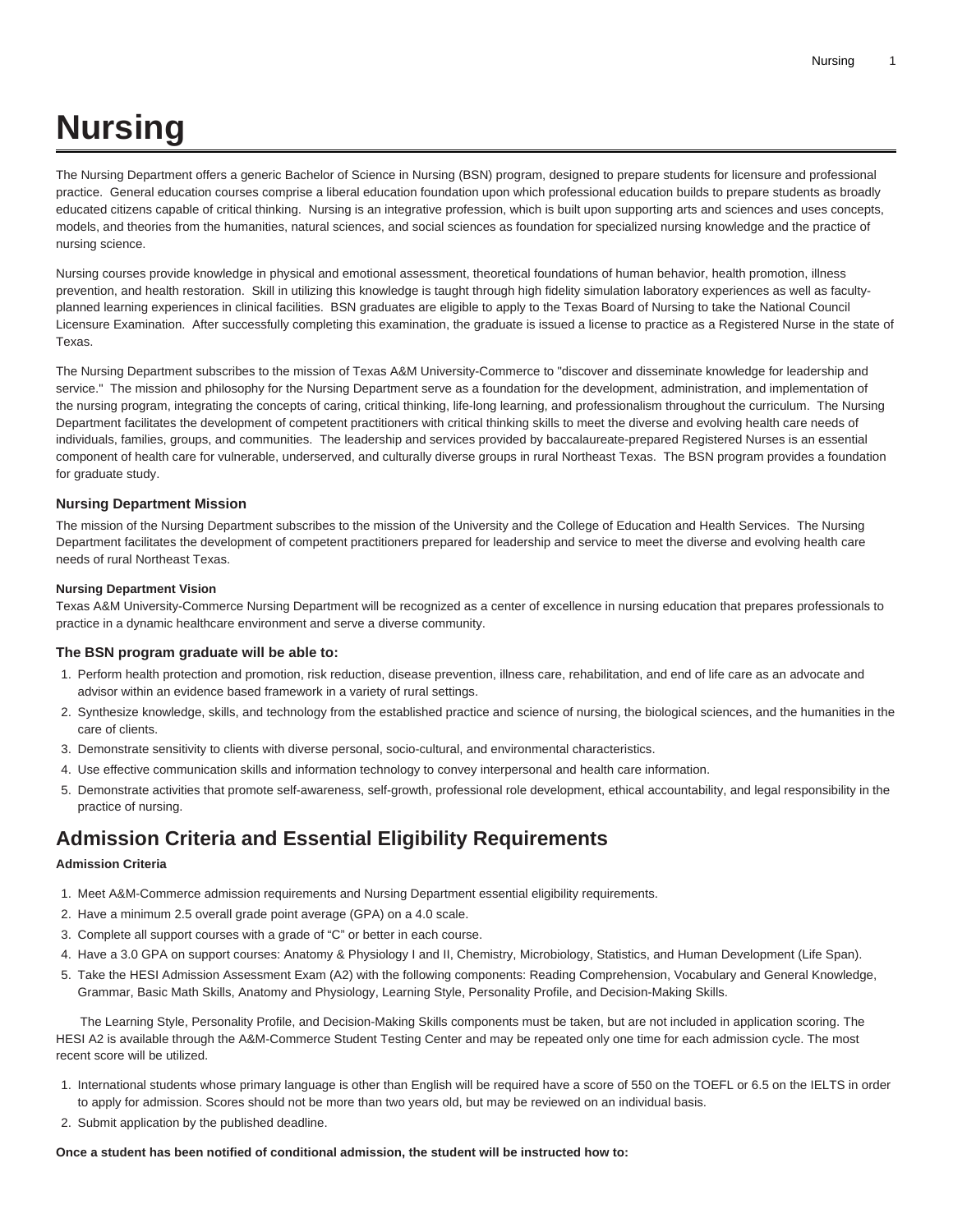#### 2 Nursing

- 1. Provide proof of current certification in Cardiopulmonary Resuscitation (CPR) for Health Care Providers through the American Heart Association.
- 2. Provide documentation verifying absence of active tuberculosis.
- 3. Provide documentation verifying current immunization or immunity status for hepatitis B, measles, mumps, rubella, tetanus/diphtheria/pertussis, and varicella.
- 4. Obtain a criminal background check through The Texas Board of Nursing.

#### **Successful completion of these activities will allow the student to be given full admission status by the Student Development Committee.**

#### **Essential Eligibility Requirements**

The following table illustrates the essential eligibility requirements for participation in the Nursing Department and examples of necessary activities (not all inclusive) which should be used to assist each applicant in determining whether accommodations or modifications are necessary.

| <b>Essential Functions</b>                                                                                                                                              | <b>Examples of Necessary Activities</b>                                                                                                                                                  |
|-------------------------------------------------------------------------------------------------------------------------------------------------------------------------|------------------------------------------------------------------------------------------------------------------------------------------------------------------------------------------|
| Critical thinking abilities sufficient for clinical judgment.                                                                                                           | Identify cause/effect relationships in clinical situations; develop nursing care<br>plans.                                                                                               |
| Interpersonal abilities sufficient to interact with individuals, families,<br>and groups from a variety of social, emotional, cultural, and intellectual<br>backgrounds | Establish rapport with patients/clients and colleagues.                                                                                                                                  |
| Communication abilities sufficient for interaction with others in verbal and<br>written form.                                                                           | Explain treatment procedures, initiate health teaching, document and<br>interpret nursing actions and patient/client responses.                                                          |
| Abilities sufficient to move from room to room and to maneuver in small<br>places.                                                                                      | Move around in patients' rooms, work spaces, treatment areas, and<br>administer cardio-pulmonary procedures                                                                              |
| Abilities sufficient to provide safe and effective nursing care.                                                                                                        | Calibrate and use equipment; position patient/clients.                                                                                                                                   |
| Abilities sufficient to monitor and assess health needs.                                                                                                                | Ability to hear monitor alarms, emergency signals, all ausculatory sounds,<br>and cries for help.                                                                                        |
| Abilities sufficient for observation and assessment necessary in nursing<br>care.                                                                                       | Observe patient/client responses.                                                                                                                                                        |
| Abilities sufficient for physical assessment.                                                                                                                           | Perform palpitation;, auscultation, percussion and observational functions<br>of physical examination and/or those related to therapeutic intervention,<br>e.g. insertion of a catheter. |

ADA guidelines apply to all qualified disabled persons. A qualified disabled person is a person with a disability who, with or without reasonable modifications to rules, policies, or practices, the removal of architectural, communication, or transportation barriers, or the provision of auxiliary aids and services, meets the essential eligibility requirements for the receipt of services, or the participation in programs or activities provided by a public entity **and** who can perform the "**essential functions**" of the position. For further information, contact the Office of Student Disability Resources and Services.

#### **Core Curriculum Courses**

See the [Core Curriculum Requirements](http://coursecatalog.tamuc.edu/undergrad/core-curriculum-requirements/) ([http://coursecatalog.tamuc.edu/undergrad/core-curriculum-requirements/\)](http://coursecatalog.tamuc.edu/undergrad/core-curriculum-requirements/) 42 **Required Prerequisite Courses**

| Visual/Performing Arts |                                                              |  |
|------------------------|--------------------------------------------------------------|--|
| <b>ENG 1301</b>        | US-College Reading & Writing                                 |  |
| <b>ENG 1302</b>        | GLB/US-Written Argument/Research                             |  |
| <b>HIST 1301</b>       | History of the United States through Reconstruction          |  |
| <b>HIST 1302</b>       | History of the United States From Reconstruction             |  |
| <b>PSCI 2305</b>       | United States Government and Politics                        |  |
| <b>PSCI 2306</b>       | <b>Texas Government and Politics</b>                         |  |
| <b>PSY 2301</b>        | Introduction to Psychology                                   |  |
| <b>COMS 1315</b>       | Fundamentals of Public Speaking                              |  |
| or COMS 1321           | <b>Business/Professional Speaking</b>                        |  |
| <b>BSC 2401</b>        | US-Hum Anatomy/Physiology I                                  |  |
| <b>BSC 2402</b>        | Hum Anatomy/Physiology II                                    |  |
| <b>MATH 1314</b>       | US-College Algebra                                           |  |
| <b>PHIL 360</b>        | <b>US-General Ethics</b>                                     |  |
| <b>CHEM 1305</b>       | *Must take Chem lab<br>Survey of General Chemistry ()        |  |
| or CHEM 1411           | General and Quantitative Chemistry I                         |  |
| <b>CHEM 1105</b>       | Experimental Survey of General Chemistry: Laboratory Section |  |
|                        |                                                              |  |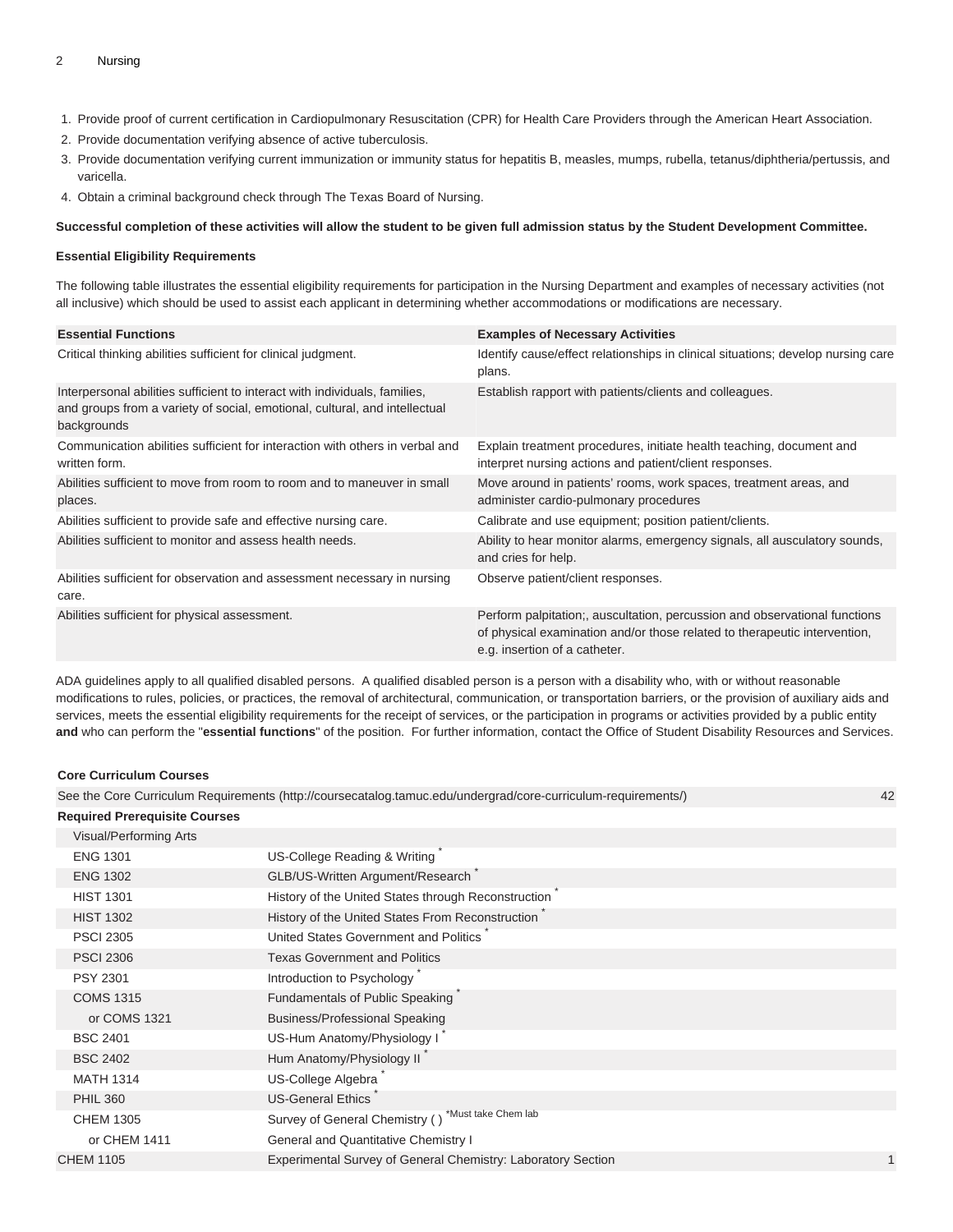#### **Required Support Courses**

| <b>Total Hours</b>                                |                                                   | 121                       |
|---------------------------------------------------|---------------------------------------------------|---------------------------|
| <b>NURS 4561</b>                                  | Leadership in Professional Nursing                | 5                         |
| <b>NURS 4560</b>                                  | Rural and Community Health Nursing                | 5                         |
| <b>NURS 4162</b>                                  | <b>NCLEX-RN Preparatory Course</b>                | $\mathbf{1}$              |
| <b>NURS 4650</b>                                  | Nursing Care of Adults II                         | 6                         |
| <b>NURS 4541</b>                                  | Nursg Care of Child/Families                      | 5                         |
| <b>NURS 4540</b>                                  | Nursing Care of Mental Health Clients             | 5                         |
| <b>NURS 4342</b>                                  | Nursing Research                                  | 3                         |
| <b>NURS 3630</b>                                  | Nursing Care of Adults I                          | 6                         |
| <b>NURS 3620</b>                                  | <b>Fundamentals of Nursing Care</b>               | 6                         |
| <b>NURS 3531</b>                                  | Nursing Care of Parents/Newborns                  | 5                         |
| <b>NURS 3414</b>                                  | <b>Health Assessment</b>                          | 4                         |
| <b>NURS 3317</b>                                  | Principles of Pharmacology and Pathophysiology II | 3                         |
| <b>NURS 3316</b>                                  | Principles of Pharmacology and Pathophysiology I  | 3                         |
| <b>NURS 3313</b>                                  | <b>GLB/Therapeutic Communication</b>              | 3                         |
| <b>NURS 3232</b>                                  | <b>Professional Nursing Issues</b>                | $\overline{2}$            |
| <b>NURS 3133</b>                                  | <b>Gerontological Nursing</b>                     | $\mathbf{1}$              |
| Required courses in the major                     |                                                   |                           |
| <b>HHPH 331</b>                                   | Nutrition                                         | 3                         |
| Additional Hours from Science Options in the Core |                                                   | 2                         |
| or PSY 302                                        | Statistics and Research Design I                  |                           |
| or MATH 1342                                      | <b>Elementary Statistical Methods</b>             |                           |
| <b>MATH 453</b>                                   | <b>Essentials of Statistics</b>                   | 3                         |
| <b>BIOL 2420</b>                                  | General Microbiology                              | 4                         |
| <b>PSY 322</b>                                    | Lifespan Development                              | $\ensuremath{\mathsf{3}}$ |

This course can be use to satisfy the Core Curriculum Requirements. A grade of "C" or higher must be earned in all Nursing Major courses required for this major. Complete the six (6) key nursing support courses (Anatomy & Physiology I and II, Chemistry, Microbiology, Statistics, and Human Development -Life Span) by time of application with a "B" or better in each course.

## **Core Curriculum Courses**

See the [Core Curriculum Requirements](http://coursecatalog.tamuc.edu/undergrad/core-curriculum-requirements/) ([http://coursecatalog.tamuc.edu/undergrad/core-curriculum-requirements/\)](http://coursecatalog.tamuc.edu/undergrad/core-curriculum-requirements/) 42 **Required Prerequisite Courses** Visual/Performing Arts [ENG 1301](/search/?P=ENG%201301) US-College Reading & Writing [ENG 1302](/search/?P=ENG%201302) GLB/US-Written Argument/Research [HIST 1301](/search/?P=HIST%201301) History of the United States through Reconstruction [HIST 1302](/search/?P=HIST%201302) History of the United States From Reconstruction \* [PSCI 2305](/search/?P=PSCI%202305) United States Government and Politics \* [PSCI 2306](/search/?P=PSCI%202306) Texas Government and Politics [PSY 2301](/search/?P=PSY%202301) **Introduction to Psychology** [COMS 1315](/search/?P=COMS%201315) Fundamentals of Public Speaking \* or [COMS 1321](/search/?P=COMS%201321) **Business/Professional Speaking** [BSC 2401](/search/?P=BSC%202401) US-Hum Anatomy/Physiology I [BSC 2402](/search/?P=BSC%202402) Hum Anatomy/Physiology II [MATH 1314](/search/?P=MATH%201314) US-College Algebra [PHIL 360](/search/?P=PHIL%20360) US-General Ethics [CHEM 1305](/search/?P=CHEM%201305) Survey of General Chemistry ( ) \*Must take Chem lab or [CHEM 1411](/search/?P=CHEM%201411) General and Quantitative Chemistry I [CHEM 1105](/search/?P=CHEM%201105) Experimental Survey of General Chemistry: Laboratory Section 1

**Required Support Courses**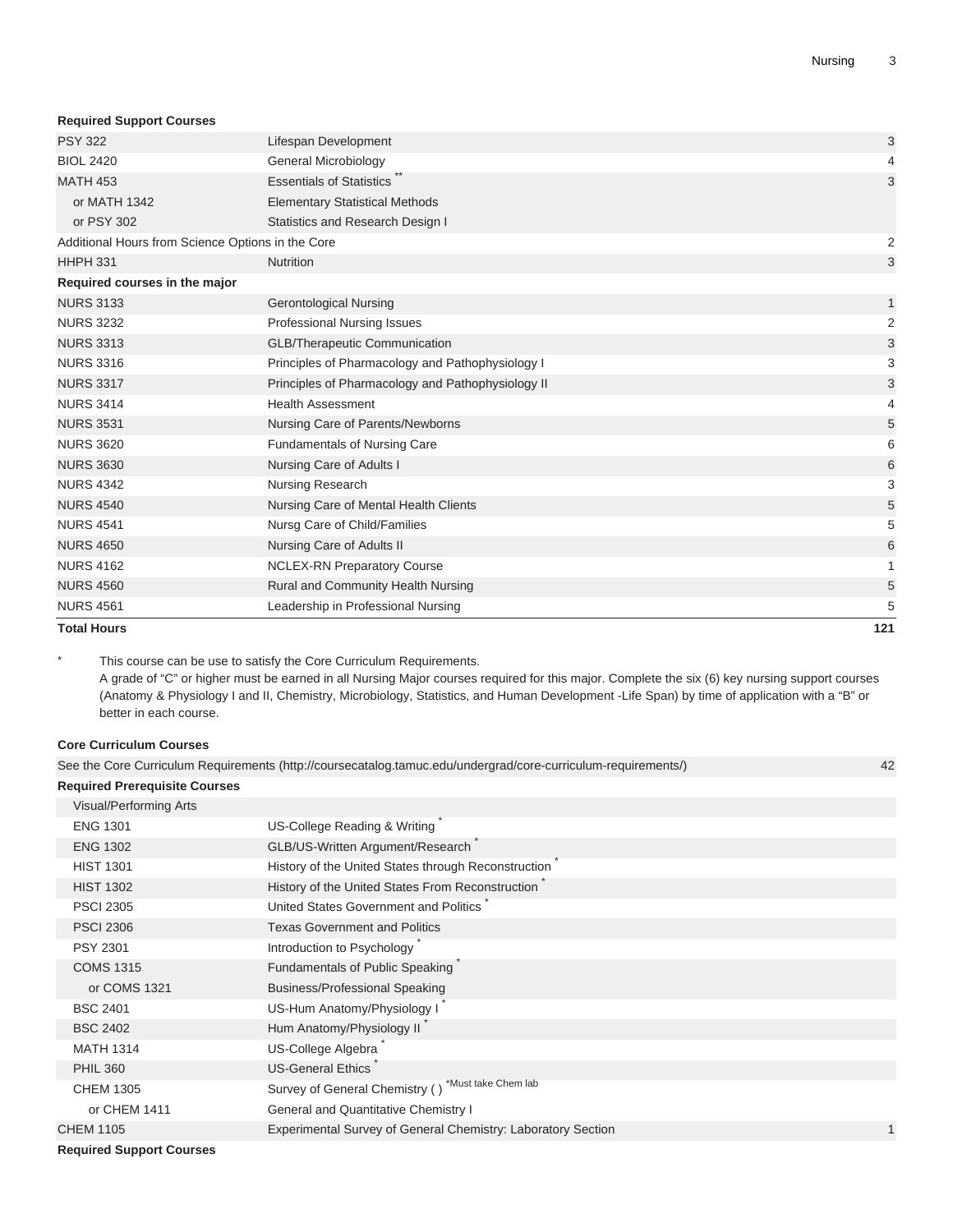| <b>Total Hours</b>                                |                                                   | 121            |
|---------------------------------------------------|---------------------------------------------------|----------------|
| <b>NURS 4561</b>                                  | Leadership in Professional Nursing                | 5              |
| <b>NURS 4560</b>                                  | Rural and Community Health Nursing                | 5              |
| <b>NURS 4162</b>                                  | <b>NCLEX-RN Preparatory Course</b>                | 1              |
| <b>NURS 4650</b>                                  | Nursing Care of Adults II                         | 6              |
| <b>NURS 4541</b>                                  | Nursg Care of Child/Families                      | 5              |
| <b>NURS 4540</b>                                  | Nursing Care of Mental Health Clients             | 5              |
| <b>NURS 4342</b>                                  | Nursing Research                                  | 3              |
| <b>NURS 3630</b>                                  | Nursing Care of Adults I                          | 6              |
| <b>NURS 3620</b>                                  | <b>Fundamentals of Nursing Care</b>               | 6              |
| <b>NURS 3531</b>                                  | Nursing Care of Parents/Newborns                  | 5              |
| <b>NURS 3414</b>                                  | <b>Health Assessment</b>                          | 4              |
| <b>NURS 3317</b>                                  | Principles of Pharmacology and Pathophysiology II | 3              |
| <b>NURS 3316</b>                                  | Principles of Pharmacology and Pathophysiology I  | 3              |
| <b>NURS 3313</b>                                  | <b>GLB/Therapeutic Communication</b>              | 3              |
| <b>NURS 3232</b>                                  | Professional Nursing Issues                       | $\overline{2}$ |
| <b>NURS 3133</b>                                  | <b>Gerontological Nursing</b>                     | 1              |
| Required courses in the major                     |                                                   |                |
| <b>HHPH 331</b>                                   | <b>Nutrition</b>                                  | 3              |
| Additional Hours from Science Options in the Core |                                                   | 2              |
| or PSY 302                                        | Statistics and Research Design I                  |                |
| or MATH 1342                                      | <b>Elementary Statistical Methods</b>             |                |
| <b>MATH 453</b>                                   | <b>Essentials of Statistics</b>                   | 3              |
| <b>BIOL 2420</b>                                  | General Microbiology                              | 4              |
| <b>PSY 322</b>                                    | Lifespan Development                              | 3              |

\* This course can be use to satisfy the Core Curriculum Requirements.

A grade of "C" or higher must be earned in all Nursing Major courses required for this major. Complete the six (6) key nursing support courses (Anatomy & Physiology I and II, Chemistry, Microbiology, Statistics, and Human Development -Life Span) by time of application with a "B" or better in each course.

# **Pre-Nursing**

Admission to the pre-licensure Bachelor of Science in Nursing (BSN) program is a competitive process. Students take University Studies and support courses before applying to the nursing program. At this time, students are admitted once yearly in the Fall. The deadline for application is in the mid May and published on the Nursing Department website. Applications for the program are weighted and ranked according to criteria such as overall GPA, GPA on support courses, a written narrative, and HESI A2 scores. The number of students admitted is dependent upon several factors: faculty numbers, classroom space, and clinical facility space. Students not selected for the BSN program may re-apply in subsequent years or may meet with an advisor to select an alternative major of their choice.

| <b>Required Courses</b> |                                                     |   |
|-------------------------|-----------------------------------------------------|---|
| <b>ENG 1301</b>         | US-College Reading & Writing                        | 3 |
| <b>ENG 1302</b>         | GLB/US-Written Argument/Research                    | 3 |
| <b>MATH 1314</b>        | US-College Algebra                                  | 3 |
| <b>BSC 2401</b>         | US-Hum Anatomy/Physiology I                         | 4 |
| <b>BSC 2402</b>         | Hum Anatomy/Physiology II                           | 4 |
| <b>HIST 1301</b>        | History of the United States through Reconstruction | 3 |
| <b>HIST 1302</b>        | History of the United States From Reconstruction    | 3 |
| <b>PSCI 2305</b>        | United States Government and Politics               | 3 |
| <b>PSCI 2306</b>        | <b>Texas Government and Politics</b>                | 3 |
| <b>PSY 2301</b>         | Introduction to Psychology                          | 3 |
| <b>PHIL 360</b>         | <b>US-General Ethics</b>                            | 3 |
| <b>COMS 1315</b>        | Fundamentals of Public Speaking                     | 3 |
| or COMS 1321            | <b>Business/Professional Speaking</b>               |   |